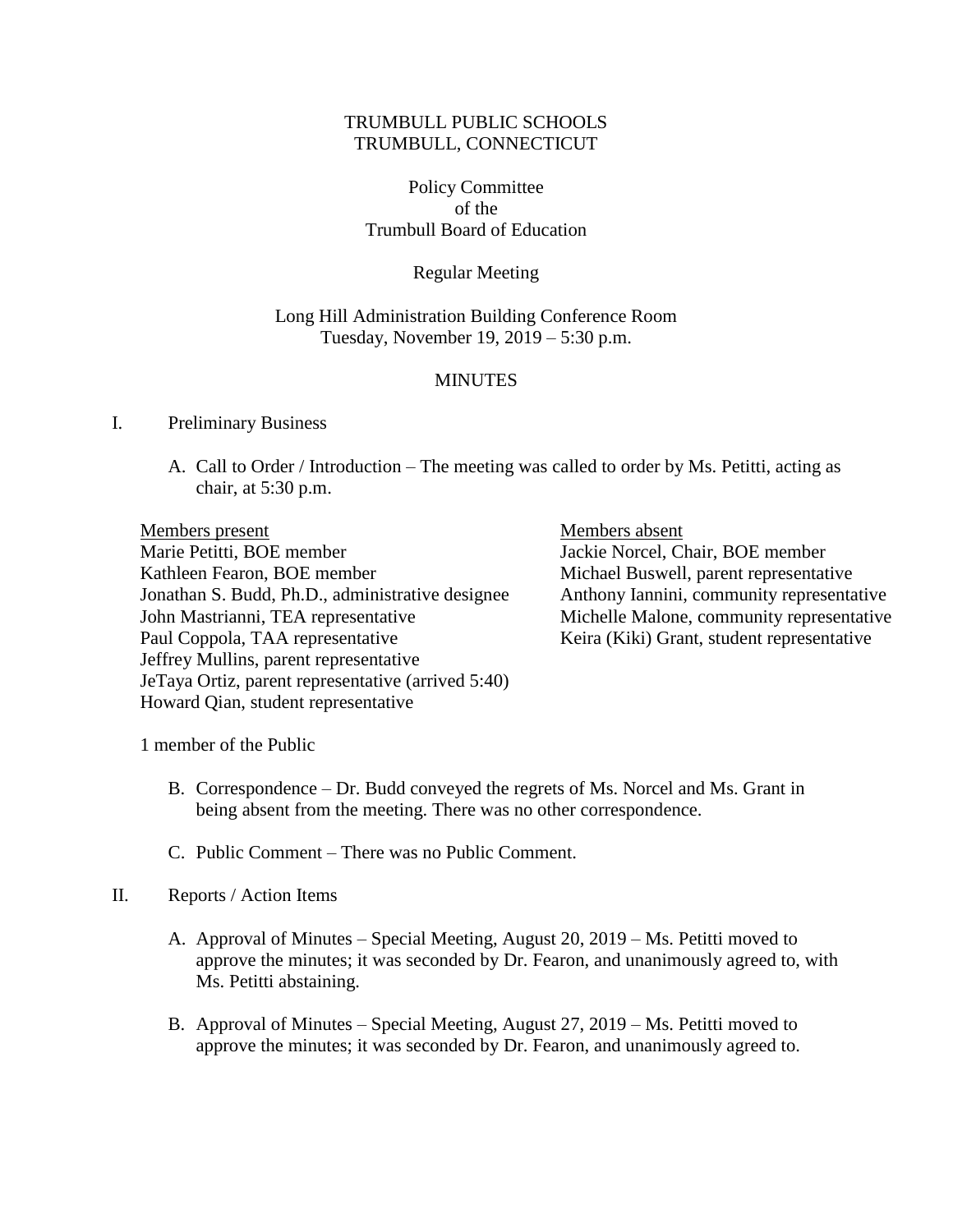- C. Approval of Minutes Special Meeting, October 17, 2019 Ms. Petitti moved to approve the minutes; it was seconded by Dr. Fearon, and unanimously agreed to.
- D. Report, Administrative Designee Dr. Budd noted that his comments would come in relation to each policy on tonight's agenda.
- E. Approval of 2020 Policy Committee Meeting Dates Dr. Budd presented the 2020 Policy Committee Meeting Dates included in the Committee packet. Dr. Fearon moved to accept those 2020 Policy Committee Meeting Dates, and Ms. Petitti seconded. The motion was unanimously agreed to.
- F. Board of Education Meeting Updates
	- a. August 27, 2019 Combined First/Second Readings Dr. Budd noted that the Board heard combined First/Second Readings of the following eleven policies as presented at its August 27, 2019 meeting, and approved the policies.
		- i. Asbestos Management Plans, Policy Code 3524.3
		- ii. Budget Transfer, Policy Code 3160 (based on revisions from the BOE Finance Cmte., 8/22/2019)
		- iii. Student Use and Possession of Smoking Products, Tobacco Products, Drugs, and Alcohol, Policy Code 5131.6
		- iv. Staff Use and Possession of Smoking Products, Tobacco Products, Drugs, and Alcohol, Policy Code 4118.231
		- v. Security Checks, Policy Code 4212.5
		- vi. Student Teachers, Policy Code 4122
		- vii. Student Standard of Conduct, Policy Code 5131
		- viii. Student Sunscreen Use, Policy Code 5141.214
		- ix. Administration of Medication by School Personnel, Policy Code 5141.21
		- x. Individualized Education Program / Special Education Program, Policy Code 6159
		- xi. Eligibility to Attend Trumbull Public Schools, Policy Code 5111
	- b. August 27, 2019 First Readings Dr. Budd noted that the Board heard First Readings of the following four policies as presented at its August 27, 2019 meeting.
		- i. Food Allergy Management, Policy Code 5141.260
		- ii. Student Wellness, Policy Code 6142.101
		- iii. Gifted and Talented Identification and Programming, Policy Code 6141.313
		- iv. Curriculum Development, Policy Code 6141

The Board suggested no substantive revisions, so these policies were returned to the Board for Second Readings on September 24, 2019.

- c. September 24, 2019 Second Readings Dr. Budd noted that the Board approved the following four policies as presented at its September 24, 2019 meeting.
	- i. Food Allergy Management, Policy Code 5141.260
	- ii. Student Wellness, Policy Code 6142.101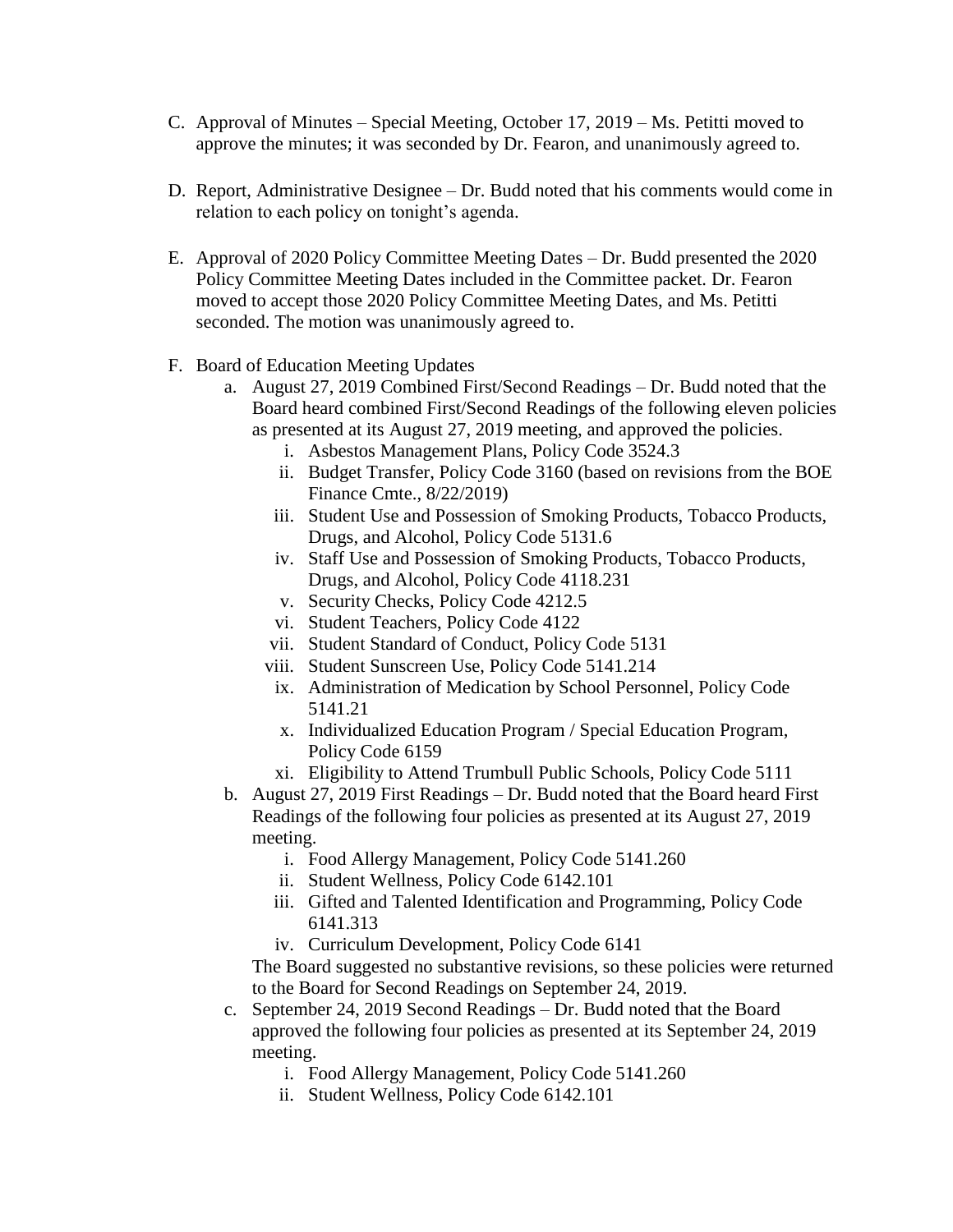- iii. Gifted and Talented Identification and Programming, Policy Code 6141.313
- iv. Curriculum Development, Policy Code 6141
- d. October 29, 2019 Combined First/Second Reading Dr. Budd noted that the Board heard a combined First/Second Reading of the following policy as presented at its October 29, 2019 meeting, and approved the policy.
	- i. Reimbursement of Expenses, Policy Code 4133
- III. Policy Review/Discussion
	- A. Sex Discrimination and Sexual Harassment in the Workplace, Policy Code 4118.112 – Dr. Budd presented the proposed revised policy in this evening's packet. The Committee unanimously agreed to bring the policy, with potential revision, to the Board for a First Reading on November 26, 2019.
	- B. Security and Safety, Policy Code 3516 Dr. Budd presented the proposed revised policy in this evening's packet. The Committee unanimously agreed to bring the policy, with revision, to the Board for a First Reading on November 26, 2019.
	- C. Domestic Violence, Policy Code 4118.16 Dr. Budd presented the proposed new policy in this evening's packet. The Committee unanimously agreed to bring the policy, with potential revision, to the Board for a First Reading on November 26, 2019.
	- D. Homeless Students, Policy Code 5118.1 Dr. Budd presented the proposed revised policy in this evening's packet. The Committee unanimously agreed to bring the policy to the Board for a First Reading on November 26, 2019.
	- E. Eligibility to Attend Trumbull Public Schools, Policy Code 5111 Dr. Budd presented the proposed revised policy in this evening's packet. The Committee unanimously agreed to bring the policy to the Board for a First Reading on November 26, 2019.
	- F. School Resource Officers, Policy Code 5142.4 Dr. Budd presented the proposed new policy in this evening's packet. The Committee unanimously agreed to bring the policy to the Board for a First Reading on November 26, 2019.
	- G. Gifts to the School District, Policy Code 3210 Dr. Budd presented the proposed revised policy in this evening's packet. The Committee unanimously agreed to bring the policy, with revision to the Board for a First Reading on November 26, 2019.
	- H. Trumbull High School Concession Stand, Policy Code 1331 Dr. Budd presented the proposed revised policy in this evening's packet. The Committee unanimously agreed to bring the policy, with revision, to the Board for a First Reading on November 26, 2019.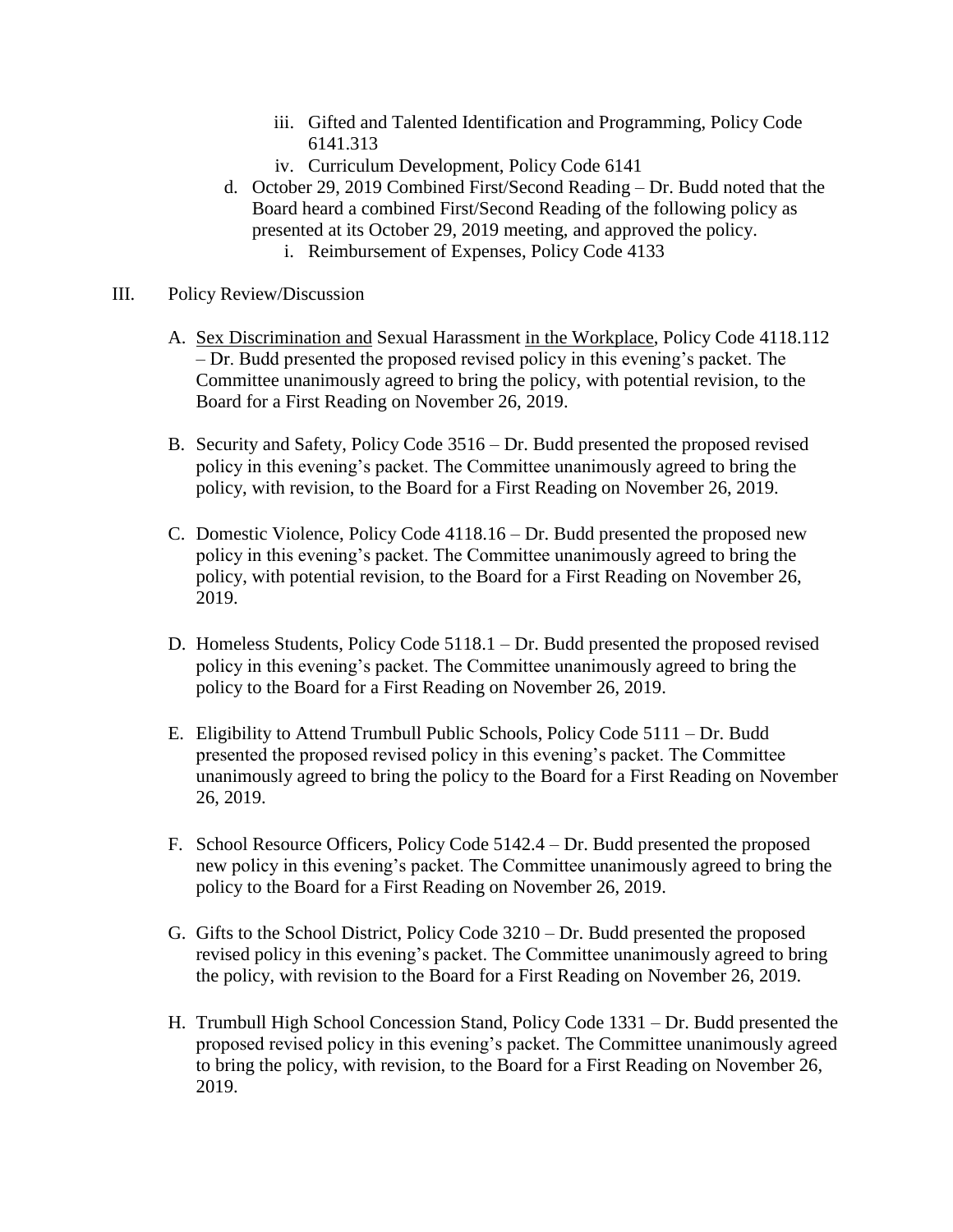- I. Student Activity, Scholarship/Awards, and Works Fund Special Accounts, Policy Code 3453 – Dr. Budd presented an update to the proposed revised policy in this evening's packet; the update is attached to these Minutes. The Committee unanimously agreed to bring the policy to the Board for a First Reading on November 26, 2019.
- J. Suicide Prevention/Intervention, Policy Code 5141.5 Dr. Budd presented the proposed revised policy in this evening's packet. The Committee unanimously agreed to bring the policy to the Board for a First Reading on November 26, 2019.

At Dr. Budd's request, Dr. Fearon and Ms. Petitti unanimously agreed to add Item III.K. to the agenda based on the documents attached to these Minutes, which Dr. Budd explained had been developed earlier today.

K. Legal Services, Policy Code 9125 – Dr. Budd presented the proposed new policy attached to these Minutes. The Committee unanimously agreed to bring the policy, with revision, to the Board for a First Reading on November 26, 2019.

## Adjournment

Ms. Petitti moved to adjourn the meeting at 6:50 p.m.; it was seconded by Dr. Fearon, and unanimously agreed to.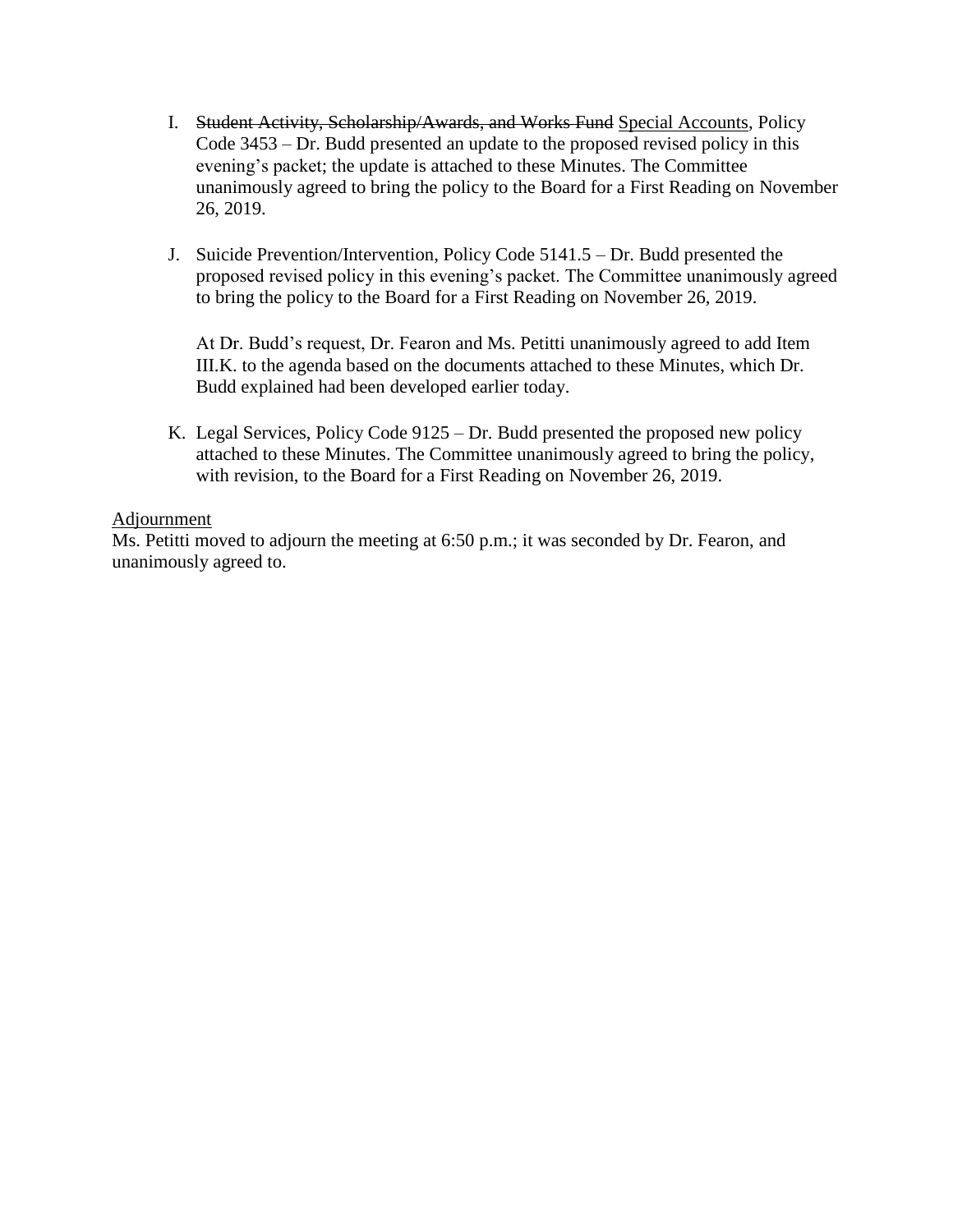TRUMBULL PUBLIC SCHOOLS BOARD OF EDUCATION POLICY MANUAL

| 3000                                |
|-------------------------------------|
| <b>Business &amp; Non-</b>          |
| <b>Instructional Operations</b>     |
| POLICY CODE: 3453/Student Activity, |
| <b>Scholarships/Awards and</b>      |
| <b>Works Fund Special</b>           |
| <b>Accounts</b>                     |
|                                     |

#### **STUDENT ACTIVITY, SCHOLARSHIPS/AWARDS AND WORKS FUND SPECIAL ACCOUNTS Special Accounts**

# **Policy Statement**

It is the policy of the Trumbull Board of Education to require an accurate and comprehensive accounting of the monies handled by individual schools in their day-to-day operations. A Student Activities Account for monies from all student clubs and events that generate proceeds and a Works Fund for collected feeds and expenditures that are not student-generated, as well as a Scholarship/Awards Fund to account for monies to be awarded are, hereby, established.

The Trumbull Board of Education maintains special accounts for student activity funds (100 accounts), special revenue funds (205 accounts), and scholarship/award funds (300 accounts). Accurate and comprehensive accounting is required for each fund. Receipts to and expenditures from these funds are to follow the Regulations of this policy and additional procedures that may be developed by the Business Office.

Accounting reports on each special account will be reviewed at each Regular meeting of the Finance Committee and then at the subsequent meeting of the full Board of Education.

> Adopted: 3/17/1981 Revised: 4/15/1986, 1/9/1990, 10/21/2003, ?/?/2020

Reference

Connecticut General Statutes § 10-237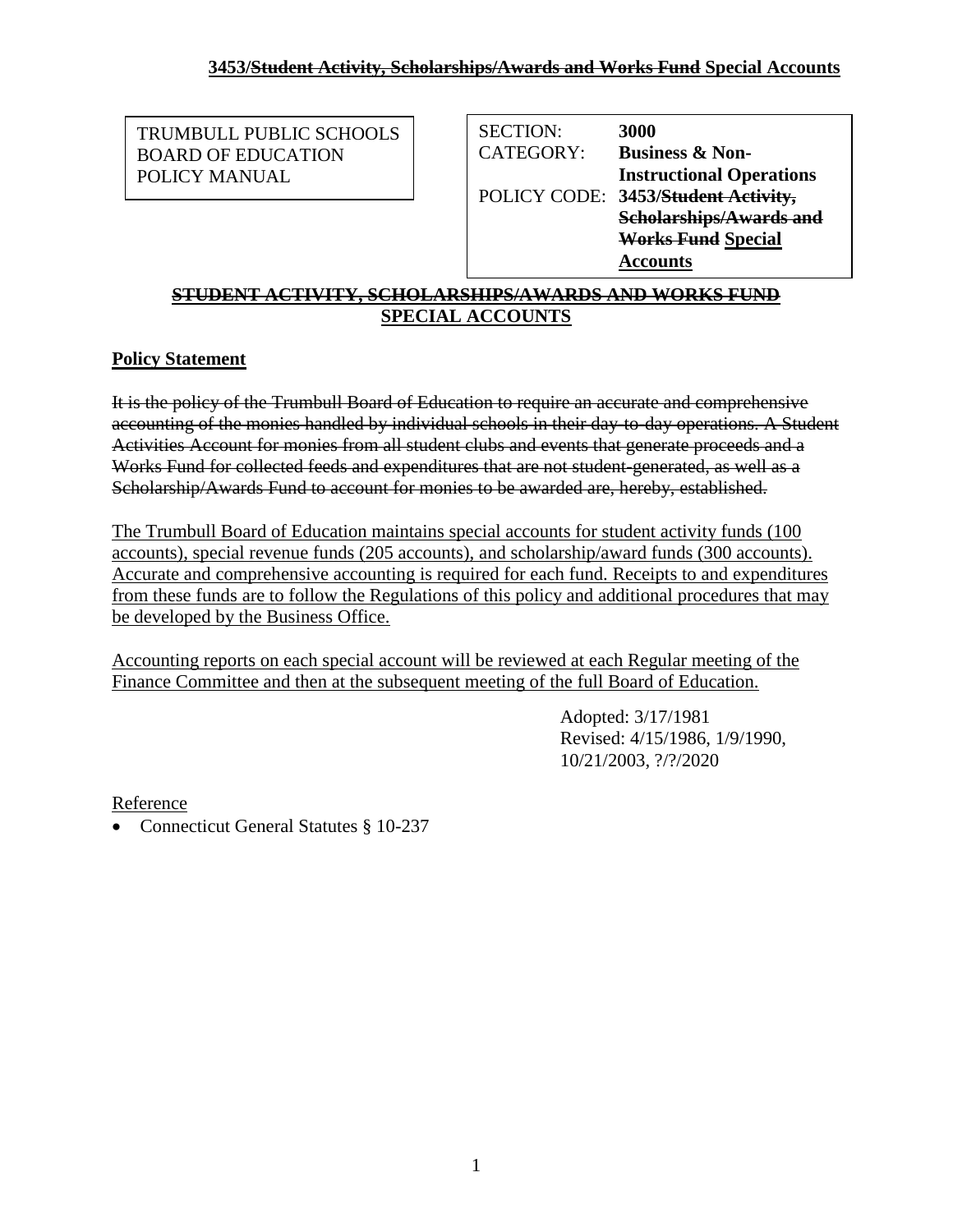## **3453/Student Activity, Scholarships/Awards and Works Fund Special Accounts**

## **Regulations**

I. Student Activity Accounts Funds (100 Accounts) (100-600 SERIES)

- A. A student activity account shall be established for each school organization that generates proceeds, and shall be identified in the name of the organization.
	- 1. School organizations are those organizations which sponsor activities in the name of the Trumbull Public Schools.
	- 2. These organizations shall have their monies processed through the Board of Education Student Activity Account in accordance with approved procedures.
	- 3. Receipts generated by the organization shall be deposited in a Student Activity Account maintained by the Board of Education.
- B. Disbursements from these accounts shall be made in the manner and upon such authorization as prescribed by the Business Office of the Board of Education.
	- 1. All disbursements shall be for the specific benefit of the named student activity.
	- 2. Disbursements shall be for expenditures not provided for in the operational budget.
	- 3. Purchase of equipment not provided for in the operational budget is encouraged.
	- 4. Expenditures up to \$500 will be approved by the club advisor.
	- 5. Expenditures up to \$2500 shall be approved by the Business Office.
	- 6. Expenditures of more than \$2500 must be approved by the Board of Education.
	- 7. All expenditures shall be reported to the Board of Education on a regular basis.
- A. Student activity funds (100 accounts) are designed for school-based organizations that receive and expend funds related to activities sponsored in the name of the Trumbull Public Schools. A designated Trumbull Public Schools employee is responsible for the oversight of each student activity fund.
- B. Student activity funds are maintained in a designated bank account, and monthly interest is applied to the general benefit of the Board of Education.
- C. Any expenditure from a student activity fund must be related to the named sponsoring organization of that fund. Expenditures cannot be used for the general benefit of the Board of Education, or for any other sponsoring organizations.
- D. Any expenditure up to \$10,000 requires approval of the employee responsible for the oversight of the fund, as well as approval of the building principal.
- E. Any expenditure of \$10,000 or more requires approval of the employee responsible for the oversight of the fund, approval of the building principal, and approval of the Business Manager.
- F. If a school-based organization (e.g., a graduating Trumbull High School Class) disbands, any sum of money for which no disposition has been made shall be transferred to the general benefit of the Board of Education after the first Class reunion or after five years have elapsed, whichever comes first.

II. Special Revenue Funds (205 Accounts)

A. Special revenue funds (205 accounts) are designed for receipts and expenditures related to specific purposes not related to school-based organizations that receive and expend funds related to activities sponsored in the name of the Trumbull Public Schools, nor to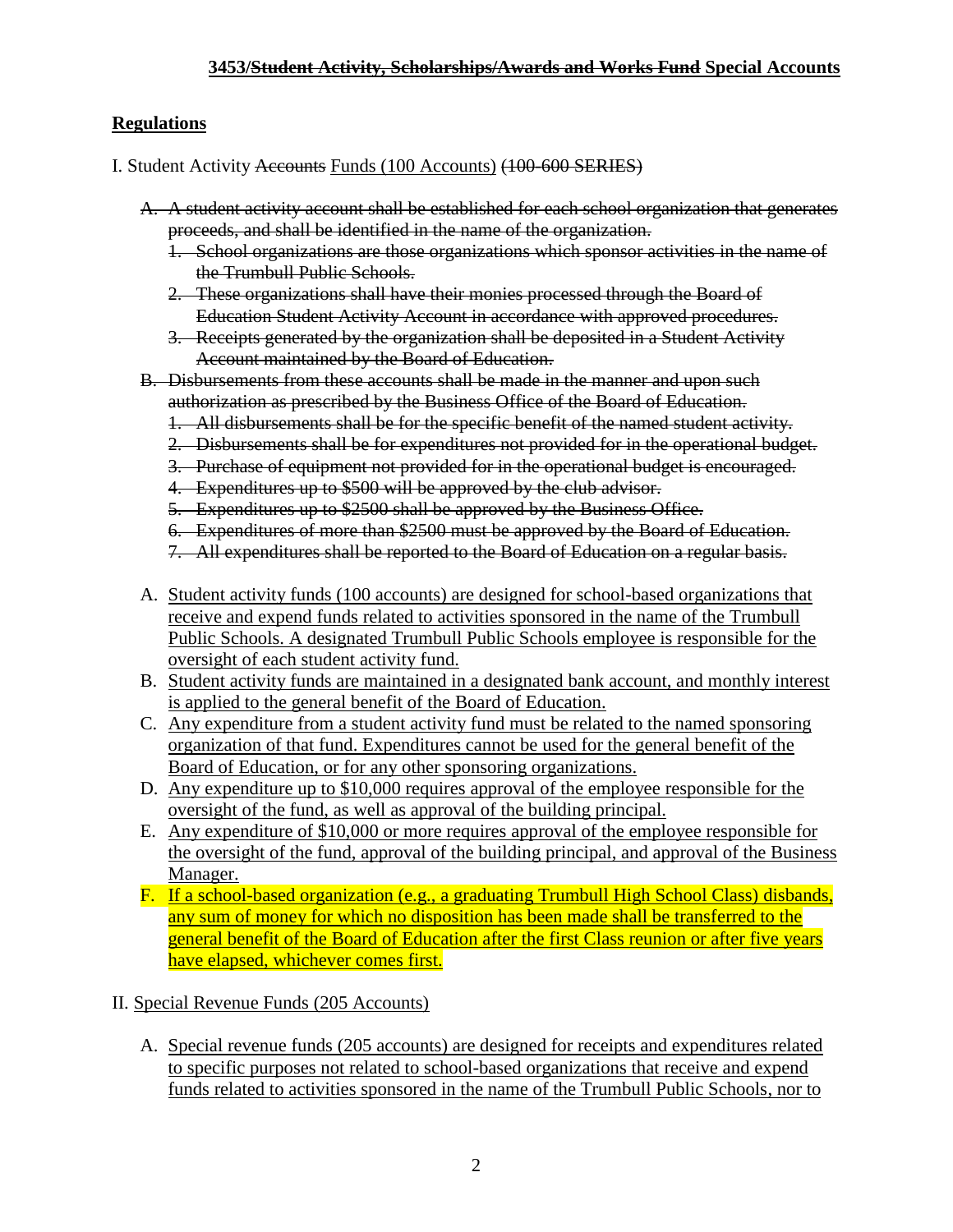# **3453/Student Activity, Scholarships/Awards and Works Fund Special Accounts**

scholarships or awards. A designated Trumbull Public Schools employee is responsible for the oversight of each special revenue fund.

- B. Special revenue funds are maintained in a designated bank account, and monthly interest is applied to the general benefit of the Board of Education.
- C. Any expenditure up to \$10,000 requires approval of the employee responsible for the oversight of the fund.
- D. Any expenditure of \$10,000 or more requires approval of the employee responsible for the oversight of the fund, and approval of the Business Manager.
- III. Scholarship/Awards Funds (300 Accounts) (700 SERIES)
	- A. Scholarships and awards are established by a donor for the specific purpose of funding scholarships and awards for Trumbull Public School students. Donors wishing to establish scholarships or awards do so through the Trumbull High School staff appointed to this responsibility.
	- B. Scholarship and award monies are deposited in a bank account maintained by the Board of Education and specifically designated for these funds.
		- 1. Expenditures are made in accordance with restrictions of the specific scholarship or award.
		- 2. All interest earned on scholarships will be allocated to each account according to its balance.
	- A. Scholarship/award funds (300 accounts) are established by donors for the specific purpose of funding scholarships and awards for students of the Trumbull Public Schools. A designated Trumbull Public Schools employee is responsible for the oversight of each scholarship/award fund.
	- B. Scholarship/award funds are maintained in a designated bank account, and monthly interest is allocated to each scholarship/award fund based on its prior month's balance.
	- C. Any expenditure from a scholarship/award fund must be made in accordance with restrictions or guidelines, when they exist, of the specific scholarship/award. Expenditures cannot be used for the general benefit of the Board of Education, or for other purposes.
	- D. Any expenditure up to \$10,000 requires approval of the employee responsible for the oversight of the scholarship/award, as well as approval of the building principal.
	- E. Any expenditure of \$10,000 or more requires approval of the employee responsible for the oversight of the scholarship/award, approval of the building principal, and approval of the Business Manager.

III. Works Fund Accounts (800 SERIES)

A Works Fund shall be established for those proceeds (not generated by students) representing collected fees and expenditure reimbursements.

- 1. These proceeds shall be deposited in a bank account maintained by the Board of Education.
- 2. Expenditures from this depository account shall follow expenditure guidelines established by the Business Office of the Board of Education.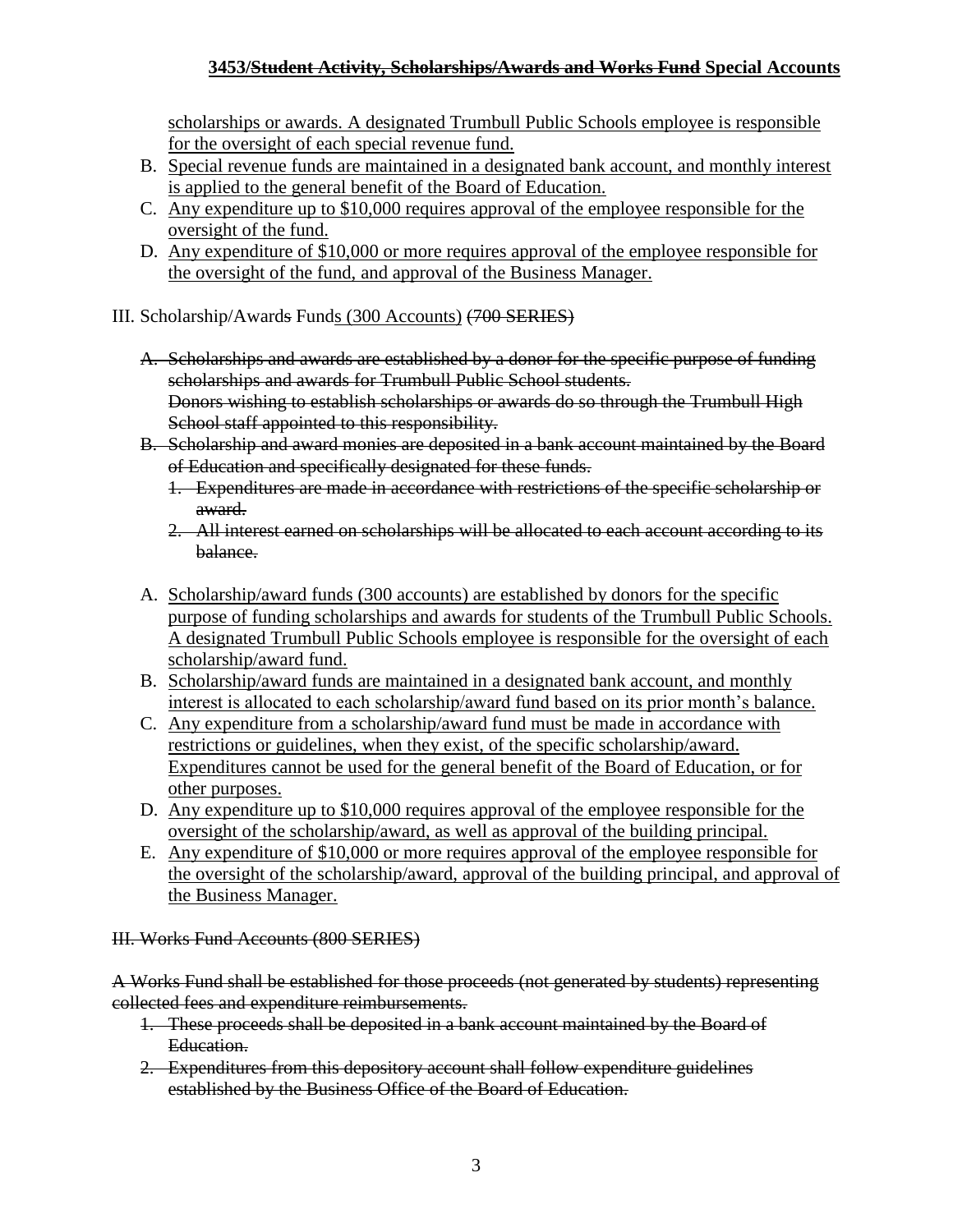## **3453/Student Activity, Scholarships/Awards and Works Fund Special Accounts**

IV. Disbursements are specific to the individual fund or account and cannot be used for the general benefit of the Board of Education.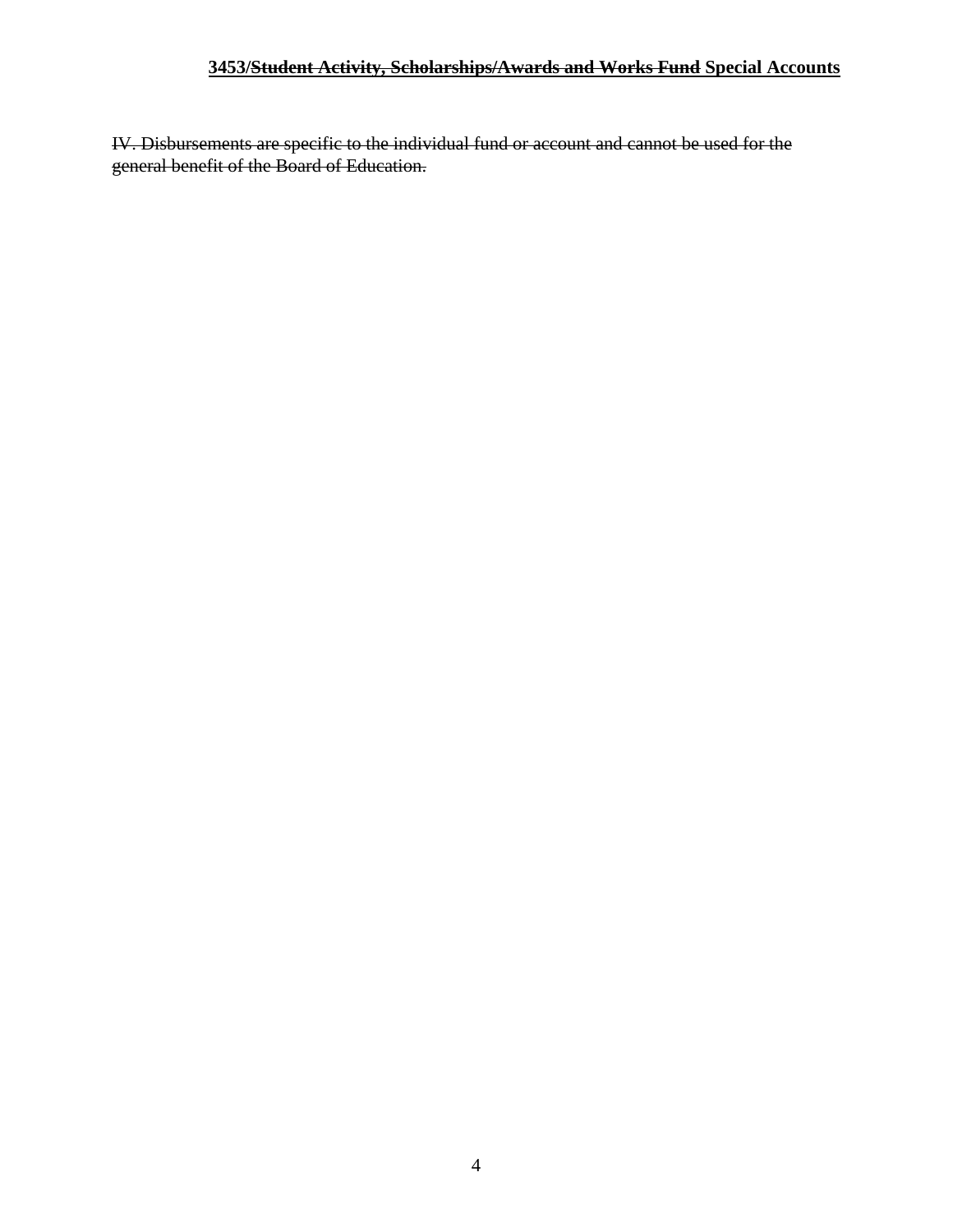# 9131/Policy Committee<br>Appendix A

# POLICY OVERVIEW FORM

 $\sim$   $\approx$ 

| <b>Policy Title:</b> Legal Services                                                                                                                                                                                              |                                                                                                                        |                |
|----------------------------------------------------------------------------------------------------------------------------------------------------------------------------------------------------------------------------------|------------------------------------------------------------------------------------------------------------------------|----------------|
| <b>Section:</b> 9000                                                                                                                                                                                                             | Category: Bylaws of the Board                                                                                          | Code: 9125     |
| Revision: _____<br>New:<br>$\mathbf{X}$                                                                                                                                                                                          |                                                                                                                        |                |
| Initiated by: <i>Jonathan S. Budd, Ph.D., Asst. Super. of Curriculum, Instruction, &amp; Assessments</i>                                                                                                                         |                                                                                                                        |                |
| Phone No.: (203) 452-4336 Email: jbudd@trumbullps.org                                                                                                                                                                            |                                                                                                                        |                |
| Need for New Policy/Revision: This proposed new policy lays the basis for legal services utilized                                                                                                                                |                                                                                                                        |                |
| by the Trumbull Public Schools, including clarification of those with authority to confer with legal                                                                                                                             |                                                                                                                        |                |
| services. The proposed language follows the recommendations of CABE (the Connecticut                                                                                                                                             |                                                                                                                        |                |
| Association of Boards of Education) in all respects.                                                                                                                                                                             |                                                                                                                        |                |
|                                                                                                                                                                                                                                  | <u> 1989 - De Barbara Amerikaanse konstantinopel van die Barbara van die Barbara van die Barbara van die Barbara v</u> |                |
|                                                                                                                                                                                                                                  |                                                                                                                        |                |
| State Statute if applicable: N/A<br>Manuscription Annual State Statute in a policy of the State State of the State State of the State State of the State State of the State State of the State State of the State State State of |                                                                                                                        |                |
|                                                                                                                                                                                                                                  |                                                                                                                        |                |
| <b>Summary of Actions Required by New Policy/Revision:</b>                                                                                                                                                                       | See above.                                                                                                             |                |
|                                                                                                                                                                                                                                  |                                                                                                                        |                |
|                                                                                                                                                                                                                                  |                                                                                                                        |                |
|                                                                                                                                                                                                                                  |                                                                                                                        |                |
|                                                                                                                                                                                                                                  |                                                                                                                        |                |
|                                                                                                                                                                                                                                  |                                                                                                                        |                |
|                                                                                                                                                                                                                                  |                                                                                                                        |                |
| Please complete this form and send to the Office of the Superintendent, Trumbull Public Schools, 6254<br>Main Street, Trumbull, CT 06611                                                                                         |                                                                                                                        |                |
| <b>Office Use Only</b><br>Superintendent:<br>Policy Committee Chair:                                                                                                                                                             | Approval                                                                                                               | Date:<br>Date: |
|                                                                                                                                                                                                                                  |                                                                                                                        |                |